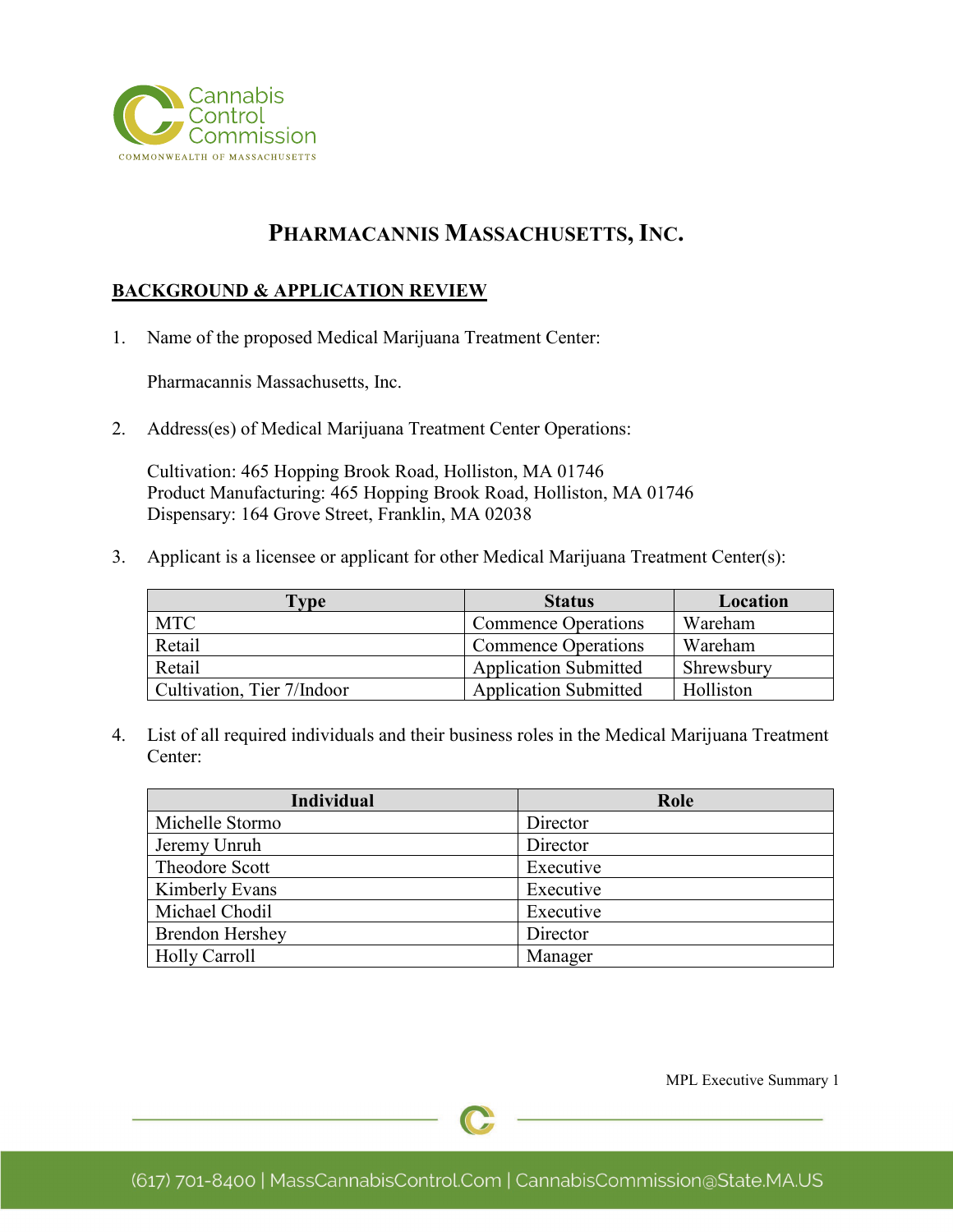5. List of all required entities and their roles in the Medical Marijuana Treatment Center:

| <b>Entity</b>        | Role                |
|----------------------|---------------------|
| Pharmacann Mass, LLC | Capital Contributor |
| Bharmacann, LLC      | Capital Contributor |

6. Applicant's information pertaining to co-located operations:

This location will not currently be co-located with an adult-use establishment.

- 7. The applicant executed a Host Community Agreements with the Town of Franklin on May 17, 2018 and the Town of Holliston on December 10, 2018.
- 8. The Commission received a municipal response from Franklin on December 16, 2019 and Holliston on December 17, 2019 stating the applicant was in compliance with all local ordinances and bylaws.

#### **SUITABILITY REVIEW**

- 9. There were no concerns arising from background checks on the individuals or entities associated with the application.
- 10. There were no disclosures of any past civil or criminal actions, or occupational license issues.

### **MANAGEMENT AND OPERATIONS REVIEW**

- 11. The applicant states that it can be operational by January 1, 2021.
- 12. The applicant was not required to submit proposed hours of operation. Commission staff will obtain this information during the inspectional phase.
- 13. The applicant submitted all applicable and required summaries of procedures for the operation of the proposed Medical Marijuana Treatment Center. The summaries were determined to be substantially compliant with the Commission's regulations.
- 14. The applicant submitted a summary of its plan for providing patient education materials. The plan is compliant with the Commission's regulations.
- 15. The applicant disclosed that it plans to perform home deliveries to registered patients. The summary of the applicant's plan is consistent with the Commission regulations and guidance documents.
- 16. Summary of cultivation plan: